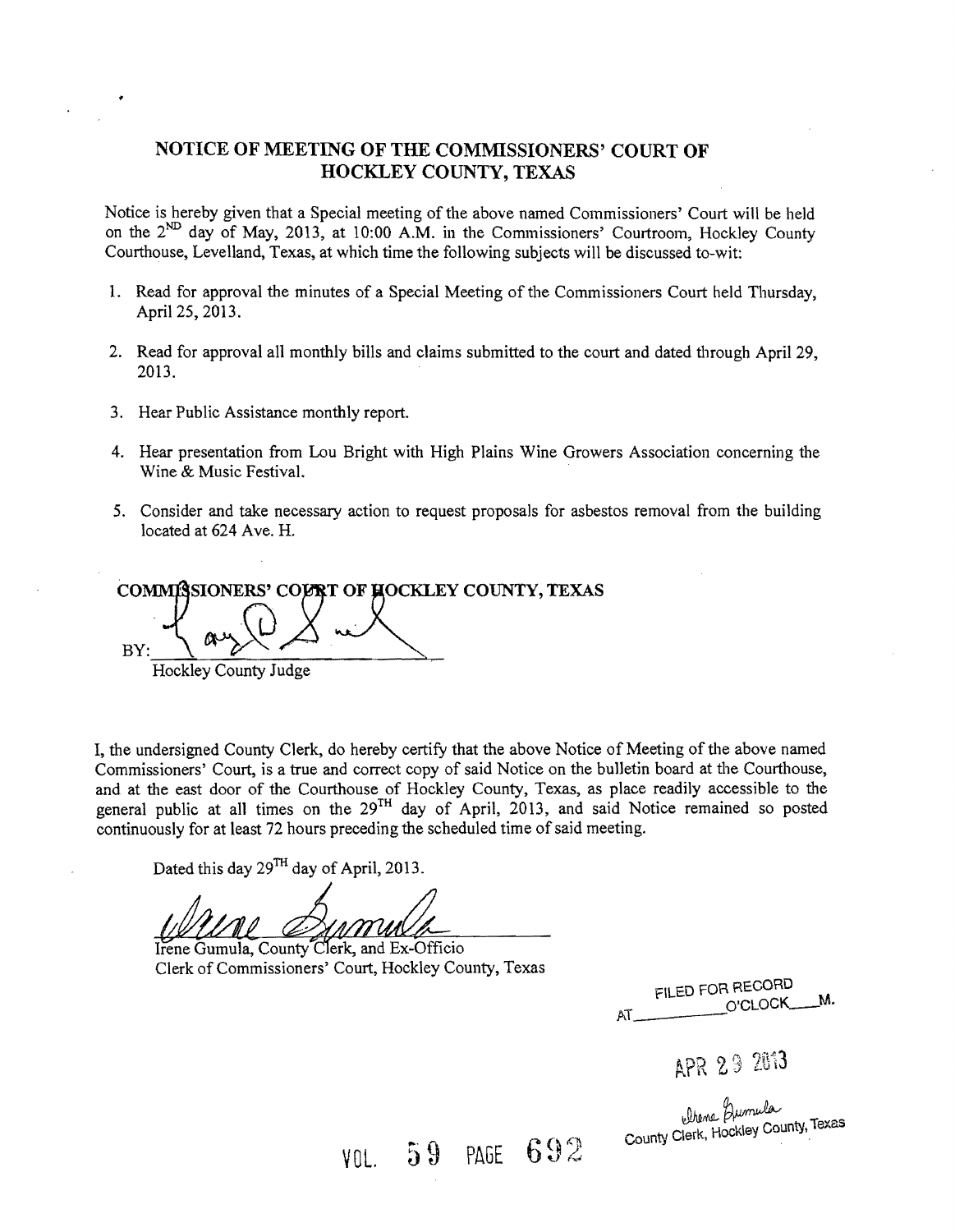## SPECIAL MEETING May 2, 2013

Be it remembered that on this the  $2^{nd}$  day of May A.D. 2013, there came on to be held a Special meeting of the Commissioners' Court, and the Court having convened in Special session at the usual meeting place thereof at the Courthouse in Levelland, Texas, with the following members present to-wit:

| <b>Larry Sprowls</b>       | <b>County Judge</b>                |
|----------------------------|------------------------------------|
| <b>Curtis D. Thrash</b>    | <b>Commissioner Precinct No. 1</b> |
| <b>Larry Carter</b>        | <b>Commissioner Precinct No. 2</b> |
| J. L. "Whitey" Barnett     | <b>Commissioner Precinct No. 3</b> |
| Thomas R "Tommy" Clevenger | <b>Commissioner Precinct No. 4</b> |

Irene Gumula, County Clerk, and Ex-Officio Clerk of Commissioners' Court when the following proceedings were had, to-wit:

Motion by Commissioner Barnett, seconded by Commissioner Thrash, 4 Votes Yes, 0 Votes No, that the Minutes of a Special meeting of the Commissioners' Court, held on the 25th day of April A.D. 2013, be approved and stand as read.

Motion by Commissioner Carter, seconded by Commissioner Clevenger, 4 Votes Yes, 0 Votes No, that all monthly claims and bills, submitted to the Court, and dated through May 2, A.D. 2013, be approved and paid as read.

Rebecca Currington, Public Assistance Administrator reported her April 2013, monthly approvals and denial requests for Public Assistance, as per Report Recorded below.

VOL 5 9 PAGE 693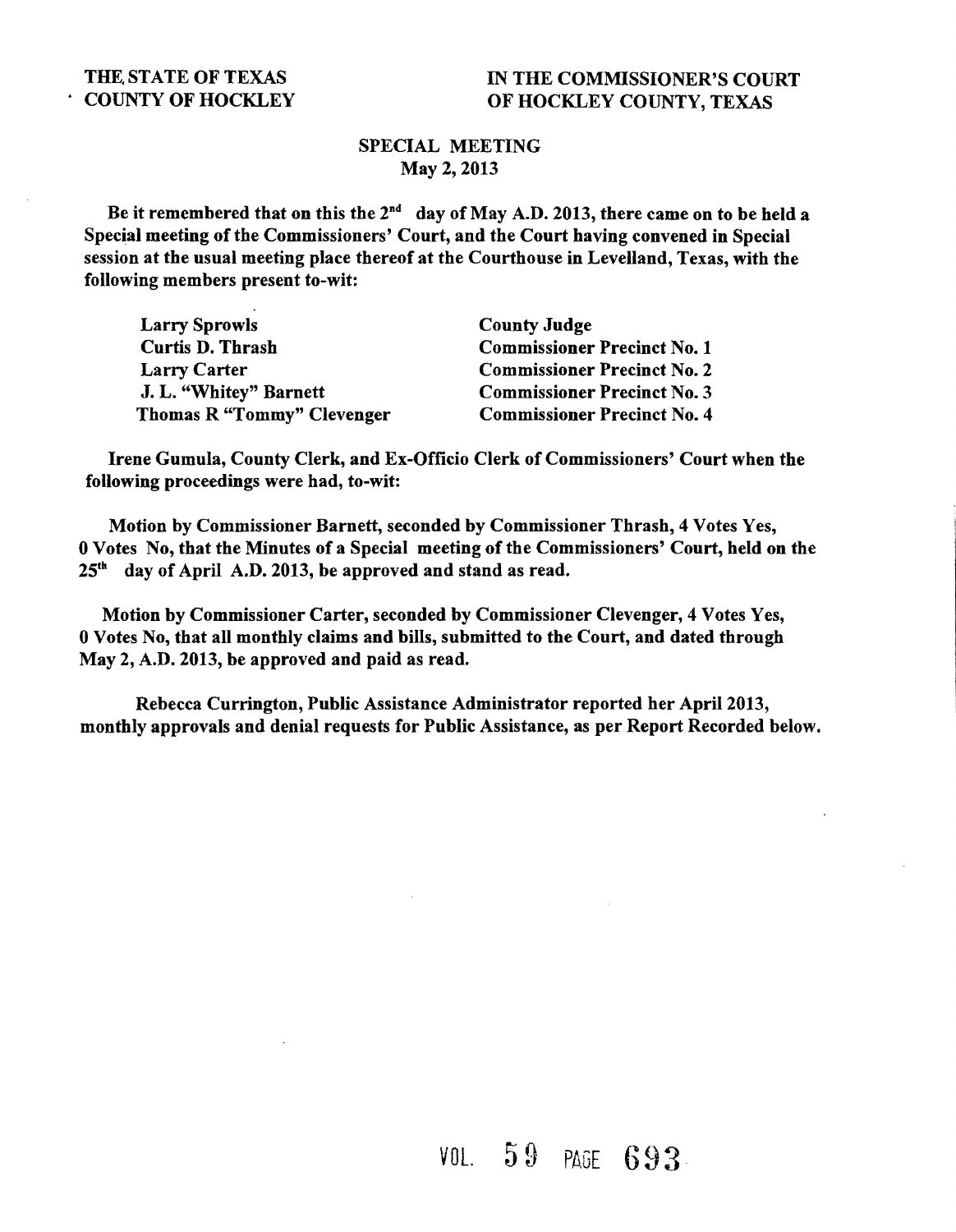Upon recommendation by Rebecca Currington, Public Assistance Administrator, the following list of applicants' requests for public assistance, have been approved or denied for the month of April 2013.

 $\bullet$ 

#### **APPROVED APPLICANTS**

| <b>APPLICANT</b> | <b>ADDRESS</b> | <b>TOWN</b> | <b>REQUEST</b> | <b>AMOUNT</b> |
|------------------|----------------|-------------|----------------|---------------|
| Dewayne White    | 405 Ave K      | Levelland   | Gas            | \$41.85       |
| Elsie Rodriguez  | 1202 10th St   | Levelland   | Gas            | \$43.28       |
| Josepha Garcia   | 207 Ave C      | Levelland   | Electric       | \$65.73       |
| Manuela Lopez    | 1833 8th St    | Levelland   | Electric       | \$62.58       |

#### **DENIED APPLICANTS**

The below listed applicants have been denied their public assistance request for one/more of the following reasons:

- $\boxtimes$  Income of applicant(s) exceeds that of an indigent person, according to the guidelines of the Commissioners' Court of Hockley County, Texas.
- $\Box$  Applicant is in an all adult household in which no one is receiving Social Security due to age or disability.
- $\Box$  Not all money received by household, either income, available funds or contribution, was reported by household.
- $\boxtimes$  Conflict of information regarding either household members or income received.
- $\Box$  No emergency situation exists as loss of job income was not due to illness or layoff.

| <b>APPLICANT</b> | <b>ADDRESS</b>          | <b>TOWN</b> |
|------------------|-------------------------|-------------|
| Mario DeLaCerda  | 412 Ave J               | Levelland   |
| Amanda Guerrero  | 501 Travis Lot 75       | Levelland   |
| Mary Copeland    | 2619A Robert Lee st     | Levelland   |
| Martina Campos   | $207 - 3$ <sup>rd</sup> | Levelland   |
| Natasha Goree    | $502$ Igoe              | Anton       |
| Meleah Mosley    | 606 4 <sup>th</sup>     | Levelland   |

VOL. 59 PAGE 694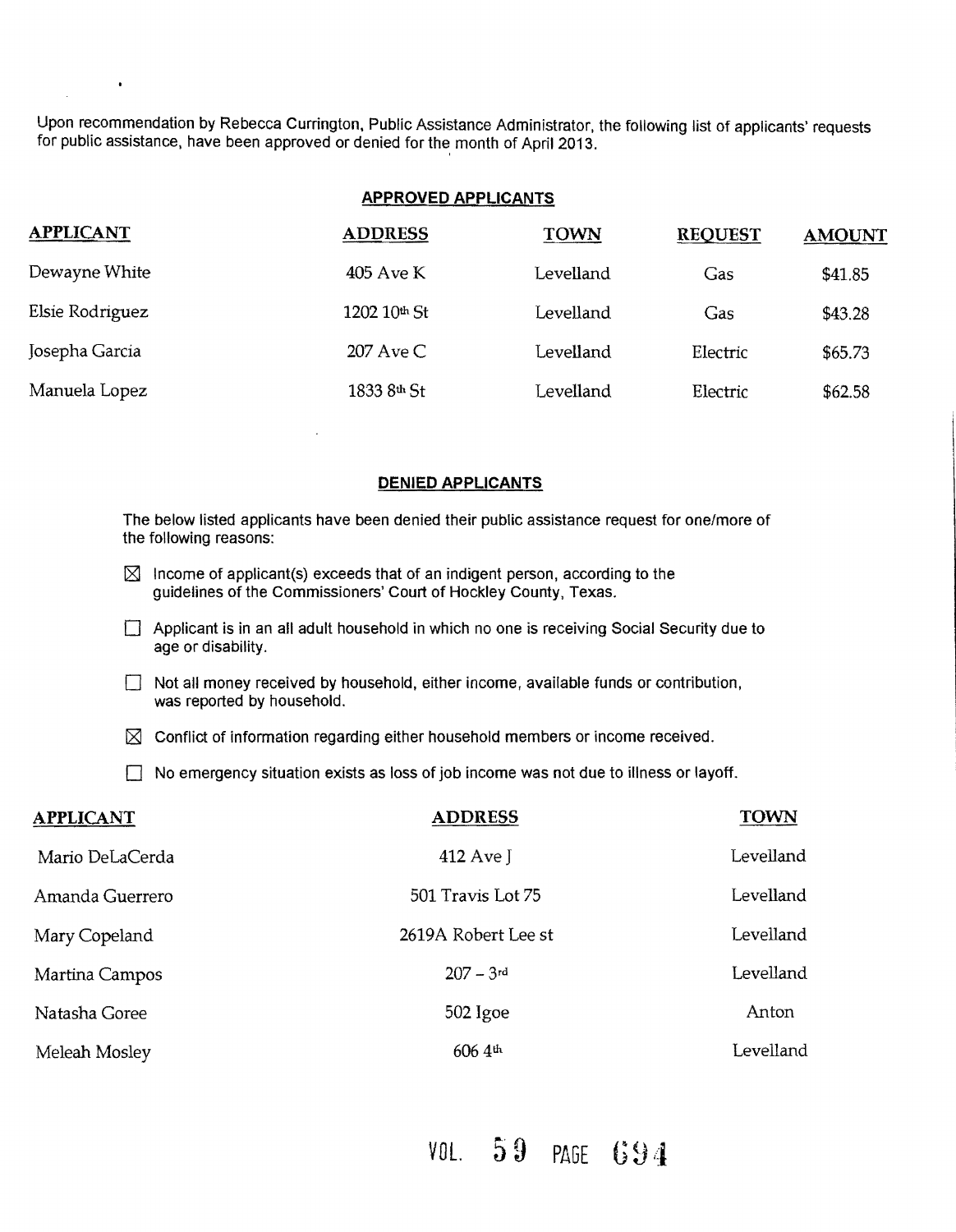Commissioners' Court met with Lou Bright with the High Plains Wine Growers . Association concerning the Wine & Music Festival.

Request proposals for asbestos removal from the building located at 624 Ave. H., was tabled by Commissioners' Court.

 $\bar{z}$ 

# VOL. **59** PbGE 695